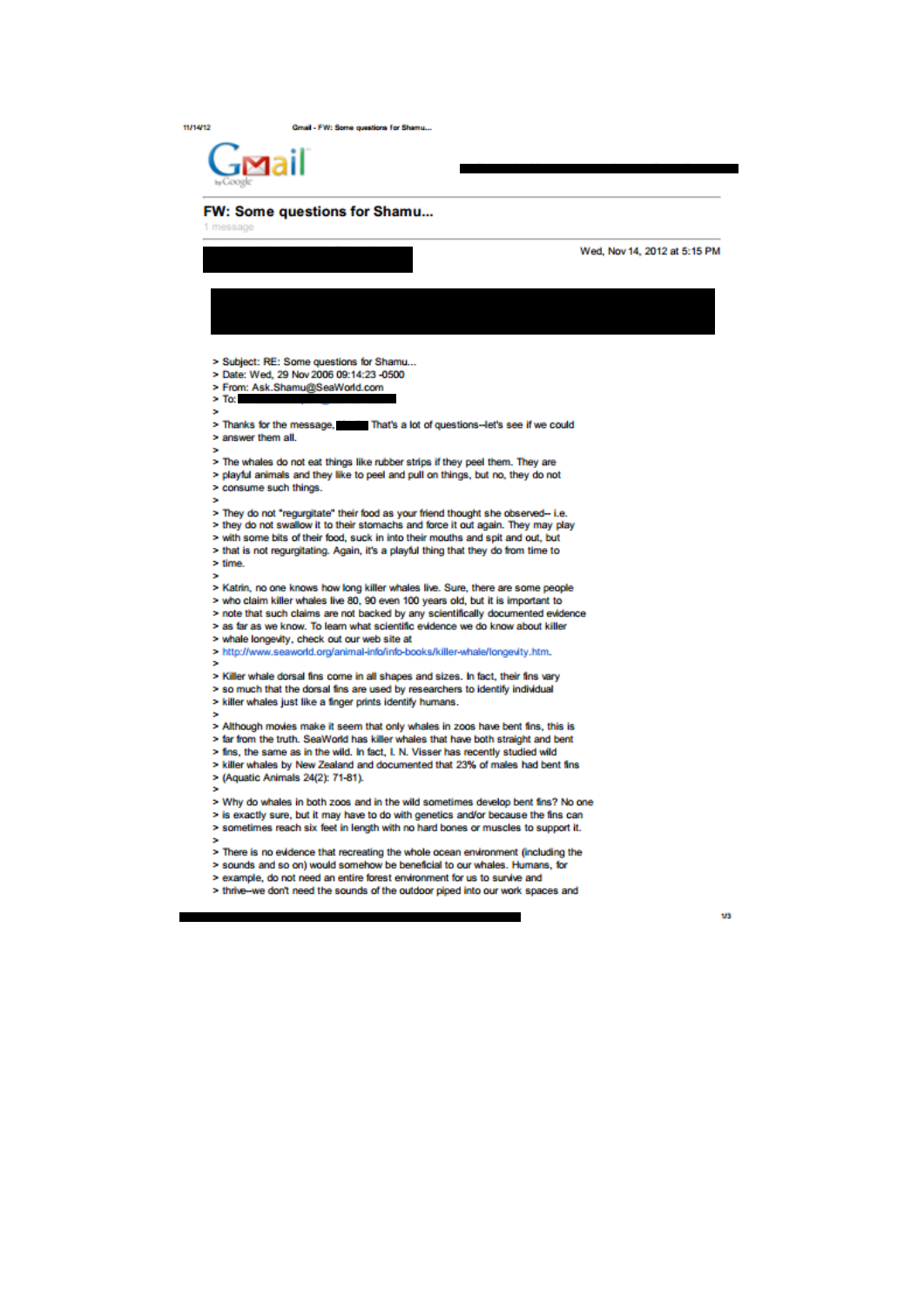## 11/14/12

## Gmail - FW: Some questions for Shamu

- > homes to do well. Cats and dogs don't need such things to thrive under our care,
- > horses don't and so on. What we do instead is set up an environment where they > thrive under our care
- 
- > Our research, in general, is not available for people outside the zoological
- > society to read and review. Although we do an extensive amount of research there
- > is little we can directly point you to. You can check out some of our research
- > projects at www.hswri.org to start, and you may be interested in the huge
- > artificial insemination breeding program information we have posted at
- > http://www.biolreprod.org/cgi/rapidpdf/biolreprod.104.027961v1.pdf.

> We hope this helps!

> Sincerely.

> Ask Shamu Team

- 
- ь
- $\overline{\phantom{a}}$ -Original Message
- $>$  From:
- > Sent: Wednesday, November 29, 2006 6:47 AM
- > To: SWF-Ask Shamu
- > Subject: Some questions for Shamu...
- $>$  Hello
- > I have some questions, mainly concerning orcas as they are one of my
- > favourite animals and hope you would be so kind to answer them for me!
- > I heard you were the number one authority in orca research, I would like to
- > learn in mroe detail about this fascinating species, what type of research<br>> are you carrying out at the park and in what journals can I find the papers
- 
- > produced? I'm aware you sponsor some research outside of the park but I have
- > already looked into that so now I would like to learn more about the
- > research carried out inside the park.
- > I read a paper a while ago on the lifespan of wild orcas and I was astounded
- > to see that for females the numbers quoted varied from 80-90 years. Is the > life span for captive orcas shorter as I was told at your parks that it
- > varies between 20 to 30 years? Why is that?
- > Furthermore I am slightly confused about the flopped over dorsal fin. In
- > vour FAQ it says it could be either genetic as it occurs quite regularly in
- > the wild or due to the collagen softening because the animals spend a long
- > time at the surface. If I'm correctly informed most of Seaworld's orcas come
- > or a desccended from animals that were taken from Iceland or British
- > Columbia 9rather than New Zealand where there is apparantly a population
- which have flopped fins). I have special interest in the orca population in
- > British Columbia and have not seen or read about a single animal that has a
- > flopped dorsal fin, the same goes for the icelandic populatio. This makes me
- > doubt the genetics theory, especially since this rather rare genetic
- > condition would have occcured in unrelated individuals independently. Do you
- > have any links to papers or pictures of animals from these habitats with
- > flooped fins?
- > The softened collagen theory seems the more likely option however as this
- > condition hs not as far as I am informed been observed in the British
- > Columbia population I was wondering whether this may indicate that their
- > captive habitat may restrict their natural behaviour, thus resulting in them
- > spending more time at the surface and their dorsal fins flopping?
- > As i am currently doing a university project on enrichment in zoo animals I > would be very much interested to hear about the enrichment techniques in
- > place, especially in the cetacean tanks. The ocean environment is extremely
- 
- > complex and I would be intrigued to learn more about how you go about
- > recreating this unique environment. I would especially be interested in how

 $0.000000$ 

Gmail - FW: Some ques

- > you go about reproducing or substituting the complex and stimulating world > of sounds in which cetaceans live in in the wild as this is undoubtedly a
- > major part of their lives.
- > Also, a friend of mine who participates in SeaWorld camps mentioned some odd
- > things to me a while ago:
- > She noticed that the orcas were peeling the rubber of their tank, why do
- > they do that and does this not present a health risk if they swallow it?
- > She also noticed that they seemed to regurgitate their food and then eat it
- > again, why do they do that? is it a natural behaviour and does the acid that
- > they regurgitate with that not wear down their teeth (as is the case in
- > people suffering from bulemia)?
- > Thank you for taking time to answer these questions, I am sure you are very
- > busy.
- $>$  thanks
- ×.
- ь

 $2/3$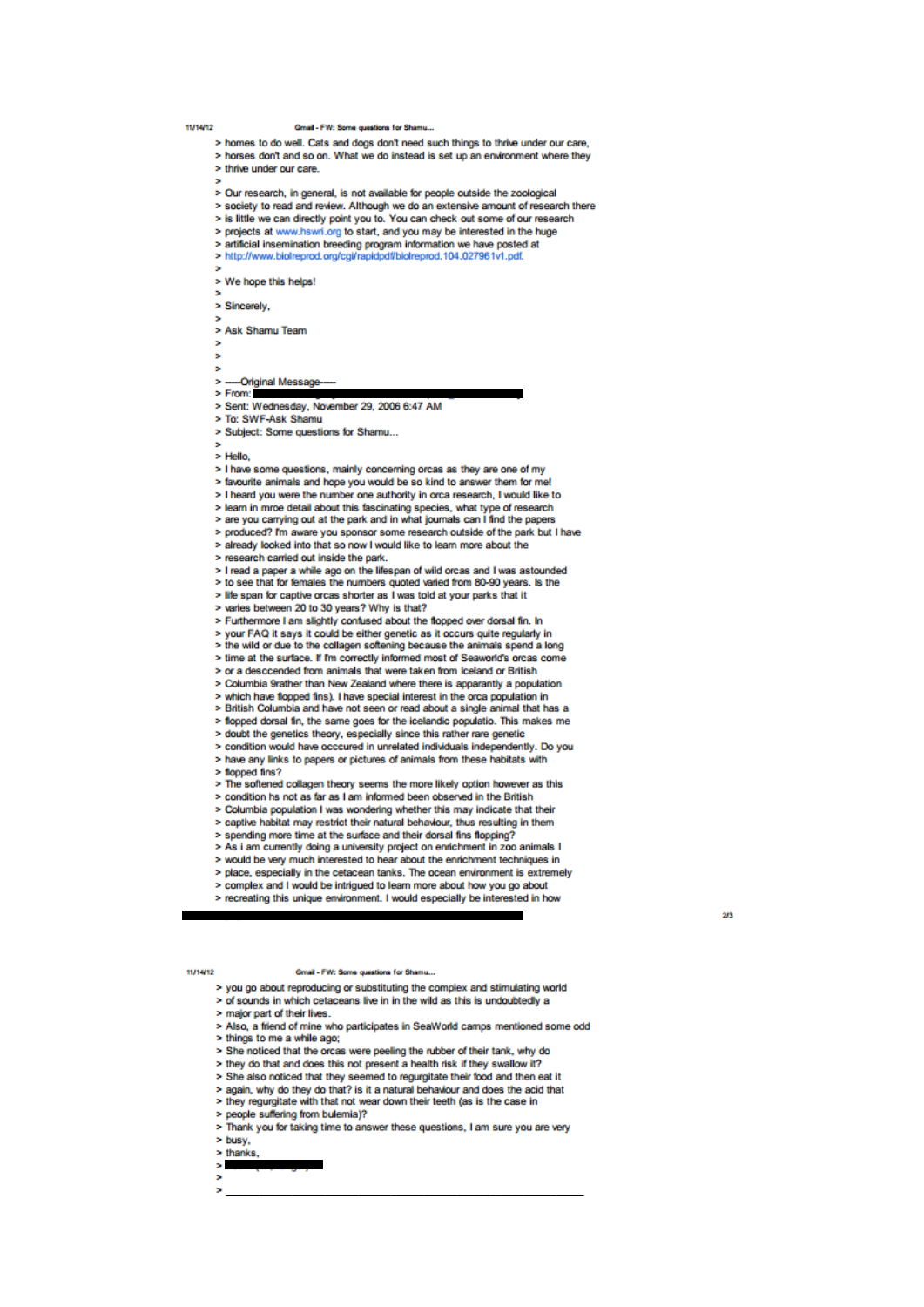> Subject: RE: Some questions for Shamu...

> Date: Wed, 29 Nov 2006 09:14:23 -0500

> From: Ask.Shamu@SeaWorld.com

 $>$  To: >

> Thanks for the message, Finat's a lot of questions--let's see if we could > answer them all.

 $\rightarrow$ 

> The whales do not eat things like rubber strips if they peel them. They are > playful animals and they like to peel and pull on things, but no, they do not > consume such things.

>

> They do not "regurgitate" their food as your friend thought she observed-- i.e.

> they do not swallow it to their stomachs and force it out again. They may play

> with some bits of their food, suck in into their mouths and spit and out, but

> that is not regurgitating. Again, it's a playful thing that they do from time to

> time. >

> Katrin, no one knows how long killer whales live. Sure, there are some people

> who claim killer whales live 80, 90 even 100 years old, but it is important to

> note that such claims are not backed by any scientifically documented evidence

> as far as we know. To learn what scientific evidence we do know about killer > whale longevity, check out our web site at

> [http://www.seaworld.org/animal-info/info-books/killer-whale/longevity.htm.](http://www.seaworld.org/animal-info/info-books/killer-whale/longevity.htm)

>

> Killer whale dorsal fins come in all shapes and sizes. In fact, their fins vary

> so much that the dorsal fins are used by researchers to identify individual

> killer whales just like a finger prints identify humans.

>

> Although movies make it seem that only whales in zoos have bent fins, this is > far from the truth. SeaWorld has killer whales that have both straight and bent > fins, the same as in the wild. In fact, I. N. Visser has recently studied wild > killer whales by New Zealand and documented that 23% of males had bent fins

> (Aquatic Animals 24(2): 71-81).

>

> Why do whales in both zoos and in the wild sometimes develop bent fins? No one > is exactly sure, but it may have to do with genetics and/or because the fins can > sometimes reach six feet in length with no hard bones or muscles to support it.

 $\rightarrow$ 

> There is no evidence that recreating the whole ocean environment (including the > sounds and so on) would somehow be beneficial to our whales. Humans, for

> example, do not need an entire forest environment for us to survive and

> thrive--we don't need the sounds of the outdoor piped into our work spaces and

> homes to do well. Cats and dogs don't need such things to thrive under our care,

> horses don't and so on. What we do instead is set up an environment where they

> thrive under our care.

 $\overline{\phantom{a}}$ 

> Our research, in general, is not available for people outside the zoological

> society to read and review. Although we do an extensive amount of research there

> is little we can directly point you to. You can check out some of our research

> projects at [www.hswri.org](http://www.hswri.org/) to start, and you may be interested in the huge

> artificial insemination breeding program information we have posted at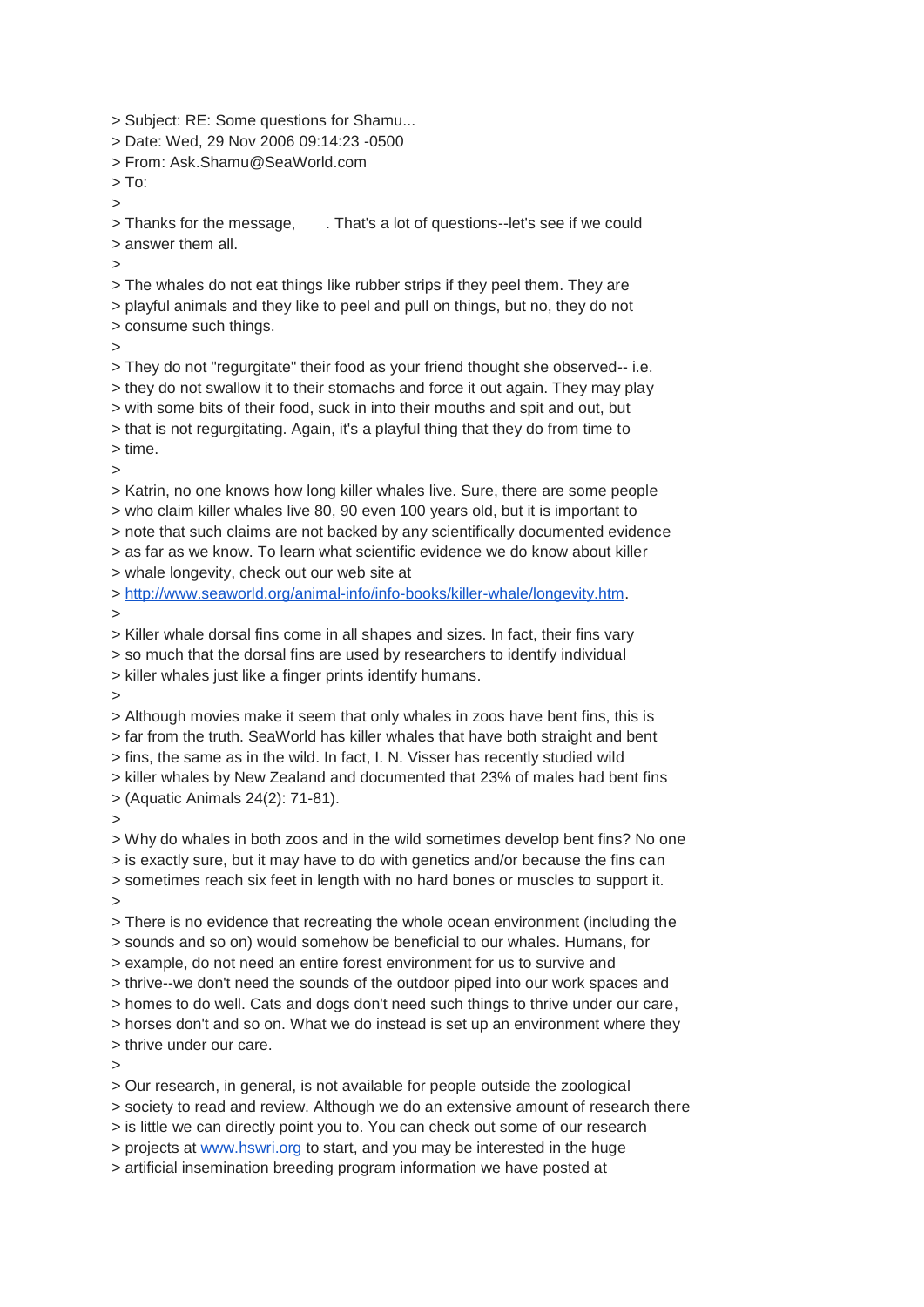> [http://www.biolreprod.org/cgi/rapidpdf/biolreprod.104.027961v1.pdf.](http://www.biolreprod.org/cgi/rapidpdf/biolreprod.104.027961v1.pdf)

> > We hope this helps! > > Sincerely, > > Ask Shamu Team  $\geq$  $\overline{\phantom{a}}$  $\ddot{\phantom{1}}$ > -----Original Message----- > From: > Sent: Wednesday, November 29, 2006 6:47 AM > To: SWF-Ask Shamu > Subject: Some questions for Shamu... > > Hello, > I have some questions, mainly concerning orcas as they are one of my > favourite animals and hope you would be so kind to answer them for me! > I heard you were the number one authority in orca research, I would like to > learn in mroe detail about this fascinating species, what type of research > are you carrying out at the park and in what journals can I find the papers > produced? I'm aware you sponsor some research outside of the park but I have > already looked into that so now I would like to learn more about the

> research carried out inside the park.

> I read a paper a while ago on the lifespan of wild orcas and I was astounded

> to see that for females the numbers quoted varied from 80-90 years. Is the

> life span for captive orcas shorter as I was told at your parks that it

> varies between 20 to 30 years? Why is that?

> Furthermore I am slightly confused about the flopped over dorsal fin. In

> your FAQ it says it could be either genetic as it occurs quite regularly in

> the wild or due to the collagen softening because the animals spend a long

> time at the surface. If I'm correctly informed most of Seaworld's orcas come

> or a desccended from animals that were taken from Iceland or British

> Columbia 9rather than New Zealand where there is apparantly a population

> which have flopped fins). I have special interest in the orca population in

> British Columbia and have not seen or read about a single animal that has a > flopped dorsal fin, the same goes for the icelandic populatio. This makes me

> doubt the genetics theory, especially since this rather rare genetic

> condition would have occcured in unrelated individuals independently. Do you

> have any links to papers or pictures of animals from these habitats with

> flopped fins?

> The softened collagen theory seems the more likely option however as this

> condition hs not as far as I am informed been observed in the British

> Columbia population I was wondering whether this may indicate that their

> captive habitat may restrict their natural behaviour, thus resulting in them

> spending more time at the surface and their dorsal fins flopping?

> As i am currently doing a university project on enrichment in zoo animals I

> would be very much interested to hear about the enrichment techniques in

> place, especially in the cetacean tanks. The ocean environment is extremely

> complex and I would be intrigued to learn more about how you go about

> recreating this unique environment. I would especially be interested in how